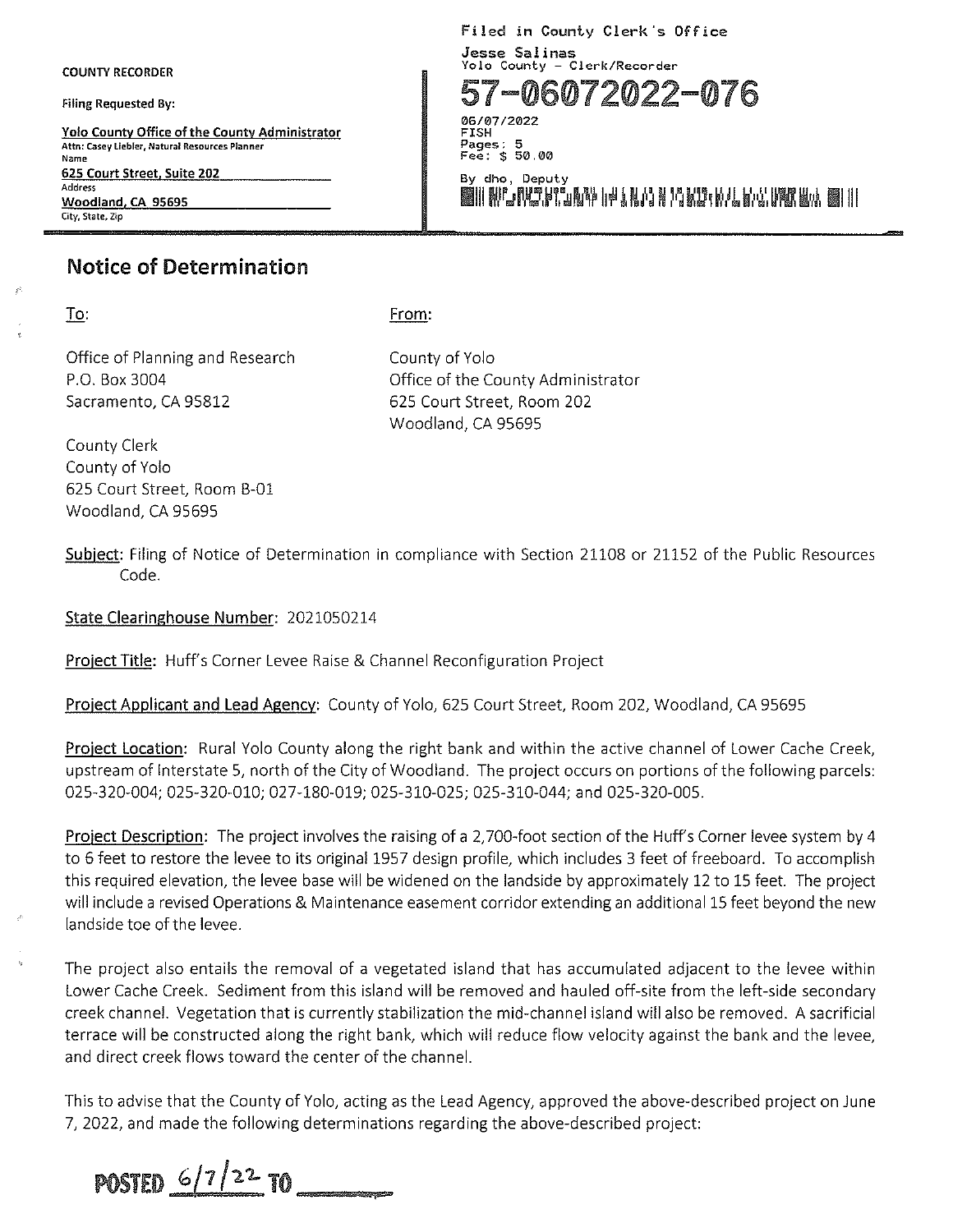- 1. The project will not have a significant effect on the environment.
- 2. A Negative Declaration was prepared for this project pursuant to the provisions of CEQA and adopted by the County.
- 3. Mitigation measures were made a condition of the approval of the project.
- 4. A Mitigation Monitoring and Reporting Plan was adopted for the project.
- 5. A statement of Overriding Considerations was not adopted for the project.
- 6. Findings were made pursuant to the provisions of CEQA.

This is to certify that the Mitigated Negative Declaration and record of project approval is available to the General Public at:

Yolo County Department of Community Services, 292 West Beamer Street, Woodland, CA 95695

Contact Person: Contact Title:

Casey Liebler **Natural Resources Planner** 

Phone Number: (530) 666-8236

Email: Casey.Liebler@yolocounty.org

June 8, 2022

Date Received for filing at OPR: